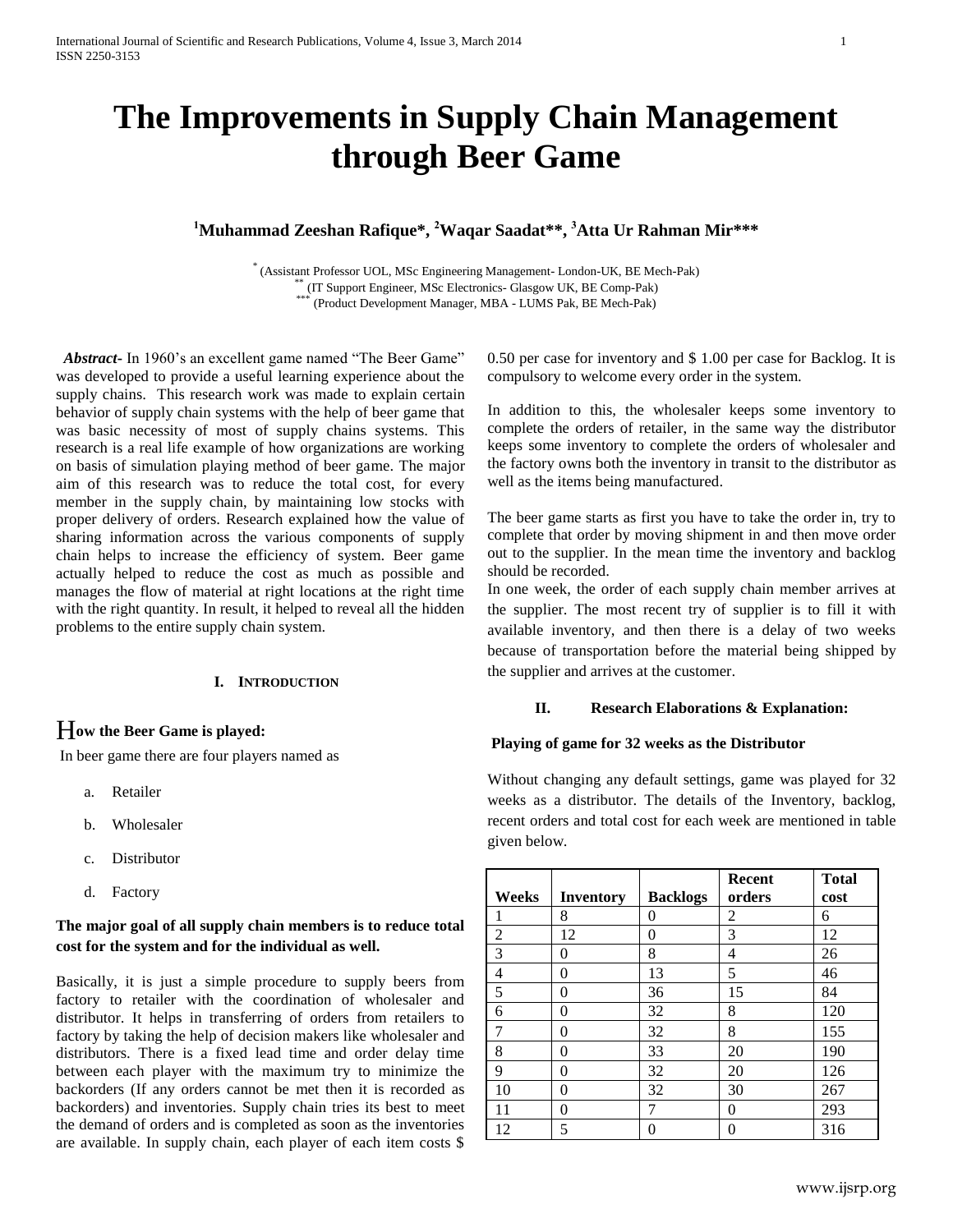| 13           | 3                | 13               | 6                | 328   |
|--------------|------------------|------------------|------------------|-------|
| 14           | 30               | 5                | $\mathbf{1}$     | 348   |
| 15           | 30               | $\boldsymbol{0}$ | $\mathbf{1}$     | 366   |
| 16           | 25               | $\boldsymbol{0}$ | $\mathbf{1}$     | 382   |
| 17           | 23               | $\boldsymbol{0}$ | $\boldsymbol{0}$ | 395   |
| 18           | 16               | $\boldsymbol{0}$ | $\mathbf{1}$     | 411   |
| 19           | 12               | $\boldsymbol{0}$ | $\overline{1}$   | 423   |
| 20           | 6                | $\boldsymbol{0}$ | $\overline{1}$   | 432   |
| 21           | $\boldsymbol{0}$ | $\boldsymbol{0}$ | $\overline{c}$   | 438   |
| 22           | $\mathbf{1}$     | $\boldsymbol{0}$ | $\overline{1}$   | 442   |
| 23           | $\boldsymbol{0}$ | 0                | $\overline{1}$   | 443   |
| 24           | $\boldsymbol{0}$ | 0                | $\mathbf{1}$     | 444   |
| 25           | $\boldsymbol{0}$ | 9                | 9                | 455   |
| 26           | $\boldsymbol{0}$ | 13               | $\sqrt{3}$       | 469   |
| 27           | $\boldsymbol{0}$ | 22               | 3                | 492   |
| 28           | $\boldsymbol{0}$ | 14               | $\overline{4}$   | 511   |
| 29           | $\boldsymbol{0}$ | 14               | 4                | 531   |
| 30           | $\boldsymbol{0}$ | 12               | $\overline{4}$   | 547   |
| 31           | $\boldsymbol{0}$ | 17               | 10               | 569   |
|              |                  |                  |                  |       |
|              |                  |                  |                  |       |
| 32           | $\boldsymbol{0}$ | 17               | 20               | 590   |
| <b>Total</b> | 171              | 361              | 189              | 10657 |

The results of beer game after playing for 32 weeks as a Distributor is as shown below:



# **3. Total cost of playing the game without strategies**

At the end of the game total cost of playing the game as distributor is **\$ 590** with 17 back orders and zero inventories.

As the total cost of the whole system is

Total cost  $=$  Sum of Inventory cost of each week/2 + sum

of backlog cost of each week

$$
= 171/2 + 361
$$
  
= 446.5

#### **4. Results of the beer game on Graph**



As it is obvious from the graph that in the start of  $3<sup>rd</sup>$  week the backlog starts to increase and reaches up to 32 items on the  $10<sup>th</sup>$ week. There are the following reasons behind that:

- a) Very high increase in demands from the wholesaler side.
- b) The delay from the factory regarding supply of items.

That high increase of backlog resulted in increase of cost. At the end of  $12<sup>th</sup>$  week, the inventory started shooting up because of proper supply of items from the factory and as a result, all the back orders got completed properly. But on the other side the cost started shooting up because of very high inventory from week 12 to 22. From weak 22 to 25 both the inventory and backorder got managed. But From the week 25, orders from wholesaler suddenly got increased. As a result, the back order started shooting up and it reached up to 17 items at the end of 32 weeks.

# **5. Use of available strategies in the game:**

From the available strategies in the options of the beer game, following two strategies got selected:

a) Short Lead Time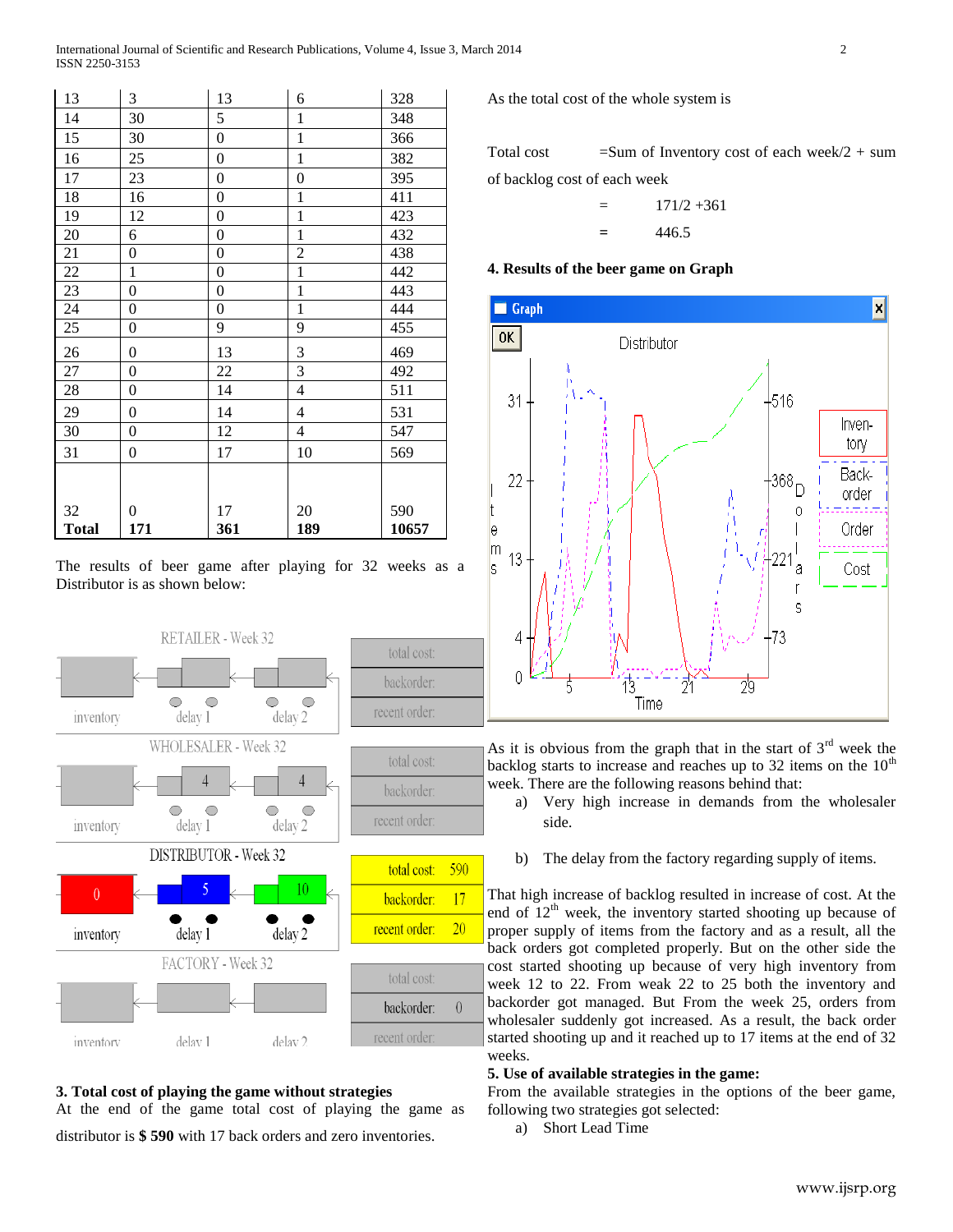b) Global Information

# **Reasons for how the strategies improve the performance of beer game**

#### **a) Short Lead Time**

By using the short lead time we can reduce the delay factor for one week however in any other strategy this option is not available. By reducing the delay factor it is easier to reduce back order and to manage inventory and cost of the inventory.

# **b) Global Information**

In this strategy, the most attractive point is that we have open information of all the supply chain players, about their back orders, inventories and even orders that they are placing to their suppliers. So it becomes easier to predict the order of wholesaler and to place the order properly to the factory.

In short both of these strategies helped us to increase the efficiency of game and to reduce the cost of game.

# **6. Playing the Beer Game for another 32 weeks using the above strategies**

After changing default settings, game was played for 32 weeks as a distributor. The details of the Inventory, backlog, recent orders and total cost for each week are mentioned in table given below.

| Weeks                   | <b>Inventory   Backlogs</b> |                  | Recent<br>orders | <b>Total</b><br>cost    |
|-------------------------|-----------------------------|------------------|------------------|-------------------------|
| $\,1$                   | $\,8\,$                     | $\boldsymbol{0}$ | $\overline{4}$   | $\overline{\mathbf{4}}$ |
| $\overline{2}$          | 8                           | $\boldsymbol{0}$ | $\overline{4}$   | 8                       |
| 3                       | 8                           | $\boldsymbol{0}$ | 15               | 14                      |
| $\overline{\mathbf{4}}$ | $\boldsymbol{0}$            | 3                | $\overline{c}$   | 23                      |
| 5                       | $\mathbf{0}$                | 6                | 3                | 29                      |
| 6                       | $\boldsymbol{0}$            | 9                | $\overline{2}$   | 38                      |
| $\overline{7}$          | $\overline{c}$              | $\boldsymbol{0}$ | $\mathbf 1$      | 48                      |
| 8                       | $\boldsymbol{0}$            | $\mathbf{1}$     | $\mathbf 1$      | 51                      |
| 9                       | $\overline{0}$              | 3                | $\overline{c}$   | 54                      |
| 10                      | $\overline{0}$              | 10               | 10               | 65                      |
| 11                      | $\boldsymbol{0}$            | 18               | 10               | 84                      |
| 12                      | $\boldsymbol{0}$            | 12               | $\overline{4}$   | 101                     |
| 13                      | $\boldsymbol{0}$            | 6                | 3                | 112                     |
| 14                      | $\boldsymbol{0}$            | 5                | 10               | 119                     |
| 15                      | $\boldsymbol{0}$            | 17               | $\boldsymbol{0}$ | 137                     |
| 16                      | $\overline{0}$              | 13               | 5                | 155                     |
| 17                      | $\boldsymbol{0}$            | 20               | 15               | 175                     |
| 18                      | $\boldsymbol{0}$            | 25               | 10               | 203                     |

| 19           | $\boldsymbol{0}$ | 15               | 5                | 225  |
|--------------|------------------|------------------|------------------|------|
| 20           | $\boldsymbol{0}$ | 14               | 5                | 242  |
| 21           | $\boldsymbol{0}$ | $\sqrt{ }$       | 10               | 254  |
| 22           | $\boldsymbol{0}$ | 5                | 5                | 261  |
| 23           | $\sqrt{2}$       | $\boldsymbol{0}$ | $\mathbf{1}$     | 266  |
| 24           | $\sqrt{2}$       | $\boldsymbol{0}$ | $\overline{c}$   | 270  |
| 25           | $\boldsymbol{0}$ | $\boldsymbol{0}$ | 10               | 271  |
| 26           | $\boldsymbol{0}$ | 5                | 10               | 281  |
| $27\,$       | $\boldsymbol{0}$ | 0                | $\,1$            | 286  |
| 28           | 8                | $\boldsymbol{0}$ | 20               | 291  |
| 29           | $\boldsymbol{0}$ | $\mathbf{1}$     | $\boldsymbol{0}$ | 297  |
| 30           | 13               | $\boldsymbol{0}$ | $\boldsymbol{0}$ | 306  |
| 31           | 4                | $\boldsymbol{0}$ | 5                | 313  |
| $32\,$       | $\boldsymbol{0}$ | 3                | 10               | 318  |
| <b>Total</b> | 55               | 198              | 185              | 5301 |

Output of the Beer Game using strategies after 32 weeks is as shown below.



## 7**. Total cost of playing the game with the above strategies:**

After setting the strategies such as Short Lead Time and Global Information, game was played again for 32 weeks as a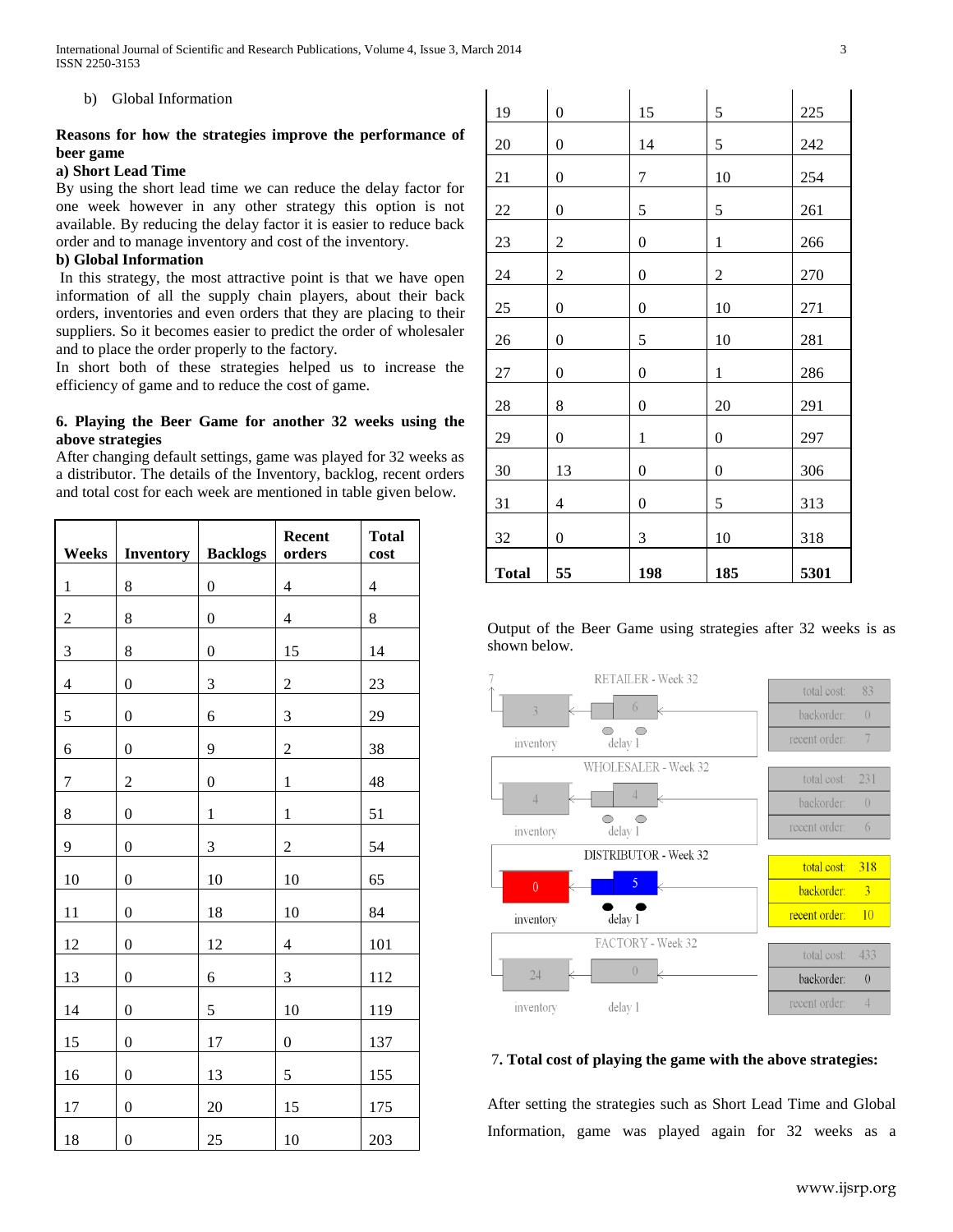distributor. At the end of the game total cost of playing the game was **\$ 318** with backorders of 3 and 0 inventory. By using the same formula as mentioned above the total cost of the whole system is \$ 225.5





In the start, the trend of the graph with strategies is same as the graph without strategies because the back order started increasing up in the same way as it was in case of previous graph without strategies and the reason behind is that there is no supply from the factory side. The most important factor that should be noted is from  $2^{nd}$  week to  $26^{th}$  week. Even there was a facility of strategies like short lead time and global information, but due to very high level of demands of wholesaler these strategies did not helped to reduce back log. However very high level of demand from wholesaler keep on increasing till the end of the game, from  $25<sup>th</sup>$  week to  $32<sup>nd</sup>$  week, it get managed at the end by increasing inventory by giving more orders through method of order demand fluctuation and order forecasting.

#### **Results & Conclusion**

#### **Comparisons of the results from two Beer Games:**

Following are the major points that need to be discussed during comparison:

#### **1. Distributor Cost**

The most prominent difference between the two graphs is the decrease in cost of distributors. The cost was \$590 and after using strategies it gets decreased to \$316.

## **2. Total Cost**

The difference between the total costs of the system is one of the obvious differences. The cost of the system before the use of strategies was 446.5 and it got decreased to 225.5 after the implementation of strategies.

#### **3. Backlog Control**

The backlog started from  $2<sup>nd</sup>$  week to  $12<sup>th</sup>$  week in the graph without strategies and reached to the value of 37 however after use of strategies the graph shows us that there is no extraordinary shooting of back order even at the start of the game and back order only reaches to the value of 23.

#### **4. Inventory Control**

The graphs show us that there is a good control on the inventories when we implement strategies and it is clear from the pattern of graph if we compare it from week  $5<sup>th</sup>$  to  $25<sup>th</sup>$  week. Secondly the maximum value of inventory in graph without strategies is 30; however the other graph has a maximum value of 13. So the difference is obvious.

#### **5. Total Control on System**

One of the common problems in supply chain is that in the start the orders of wholesaler are always very high so it's not possible to control that backlog without proper ordering information of all the players in the game. While using strategies we can utilize this information and creates more control on all the orders of the distributor even if the amount of orders of the system is very high.

# **9. Implementation of adopted strategies in an actual supply chain**

#### **a) Implementation of global Information strategy**

The global information strategy can easily be implemented in supply chain by using the IT Software system. The advancement in the technology of information system has created a huge impact on the evolution of supply chain management. Because of these extra-ordinary technological advances, supply chain players and partners can now work more efficiently with a very high level of information flow to optimize the chain-wide performance. The name of this highly efficient enabler is IT (information technology). The implementation of global